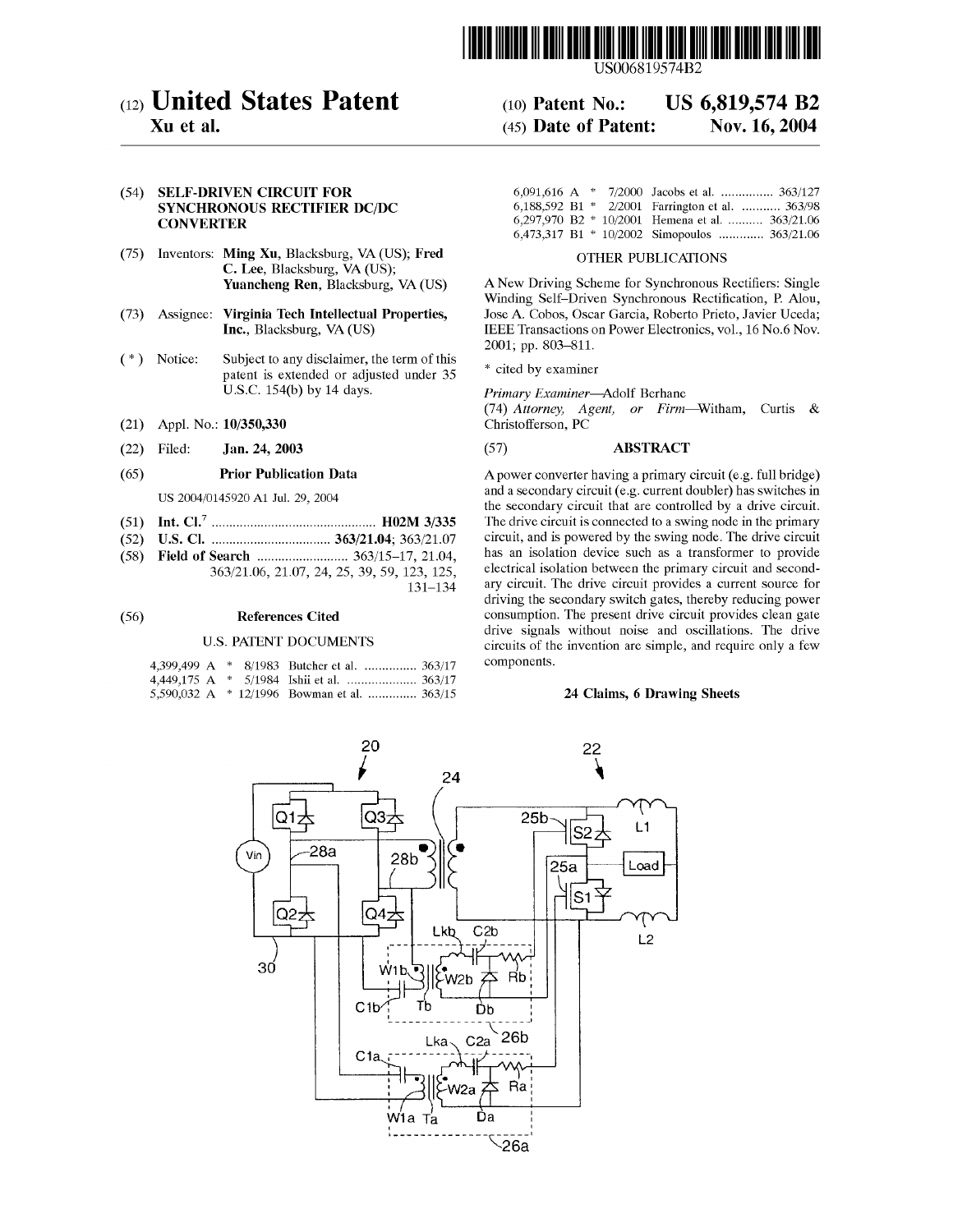

Fig. 1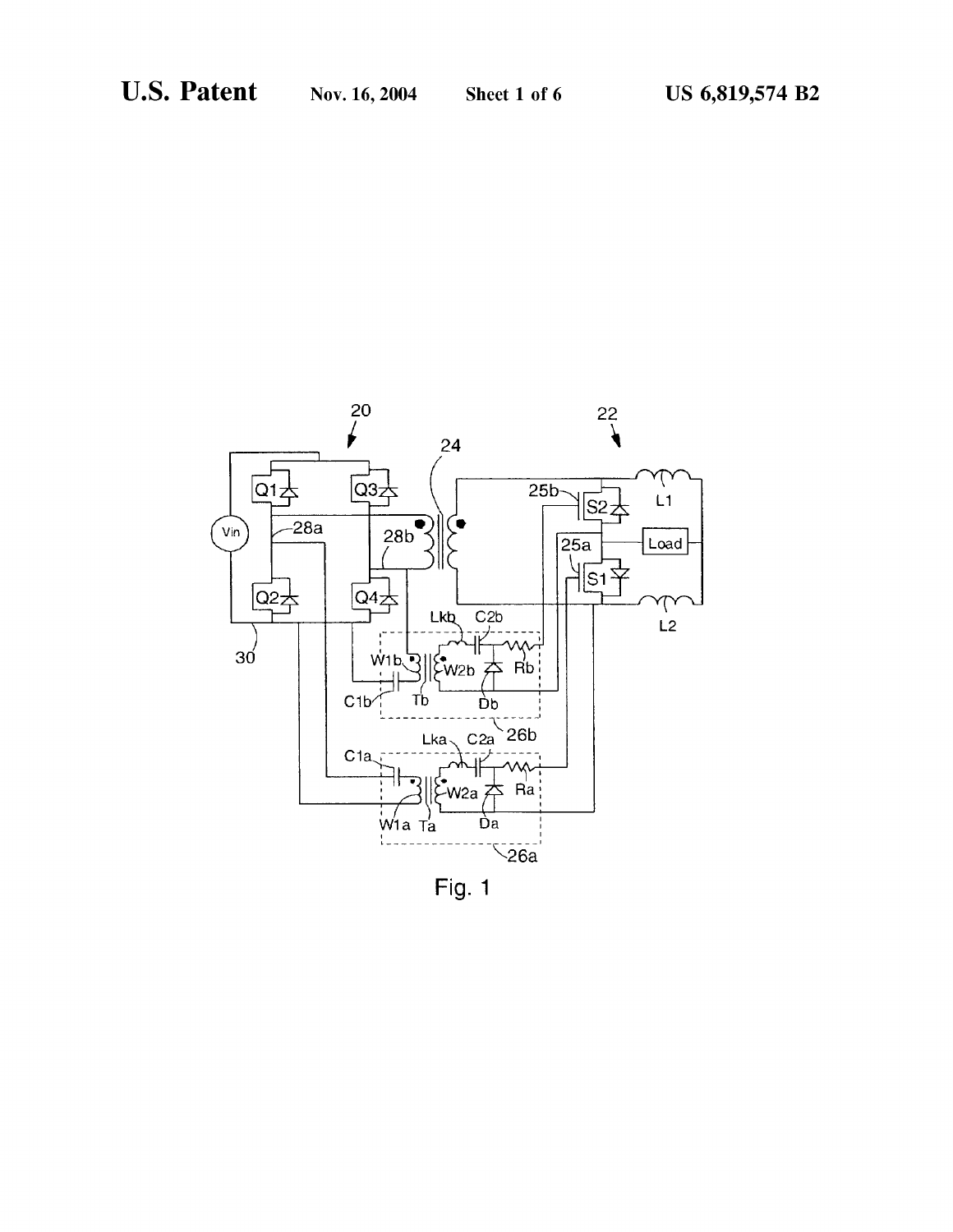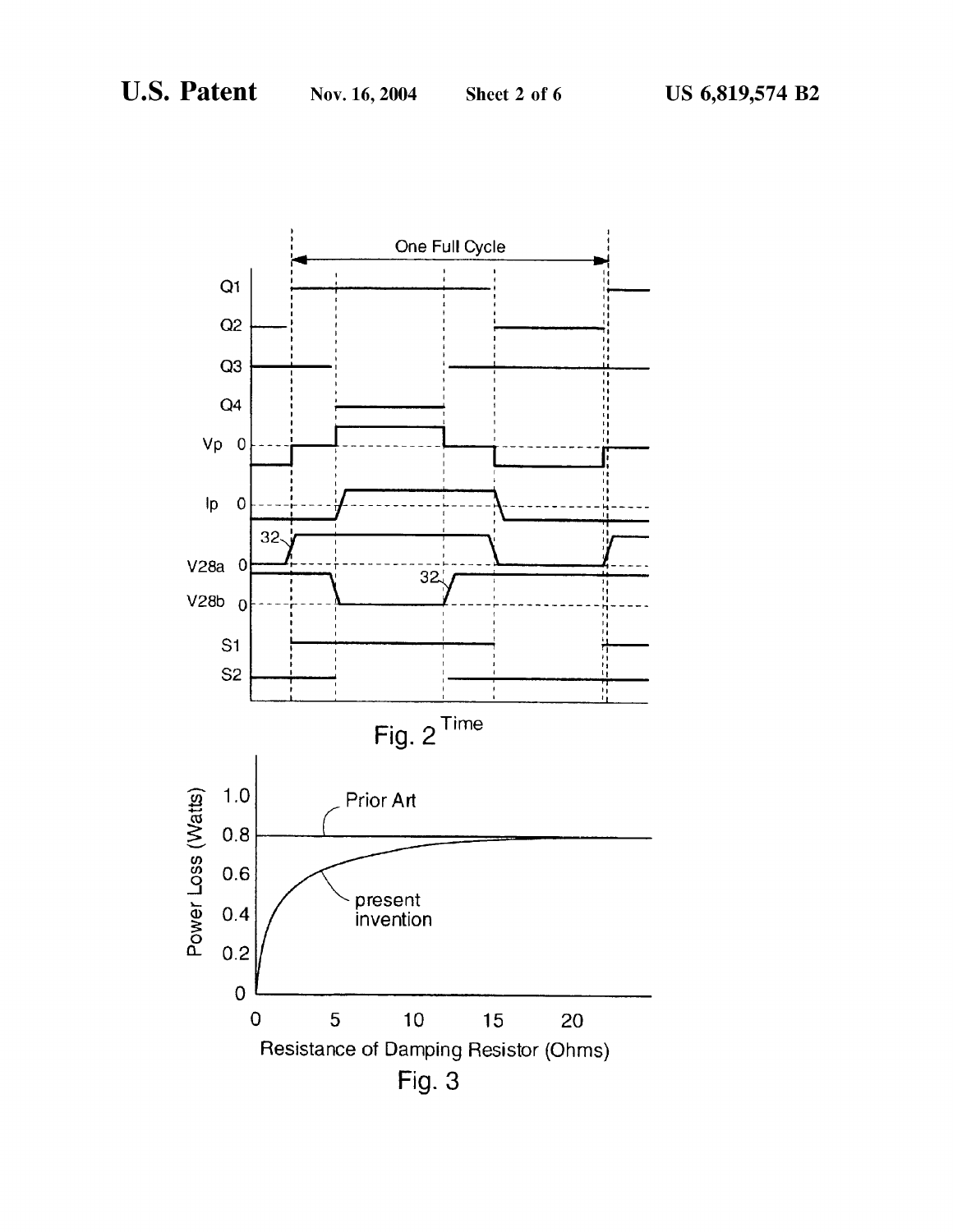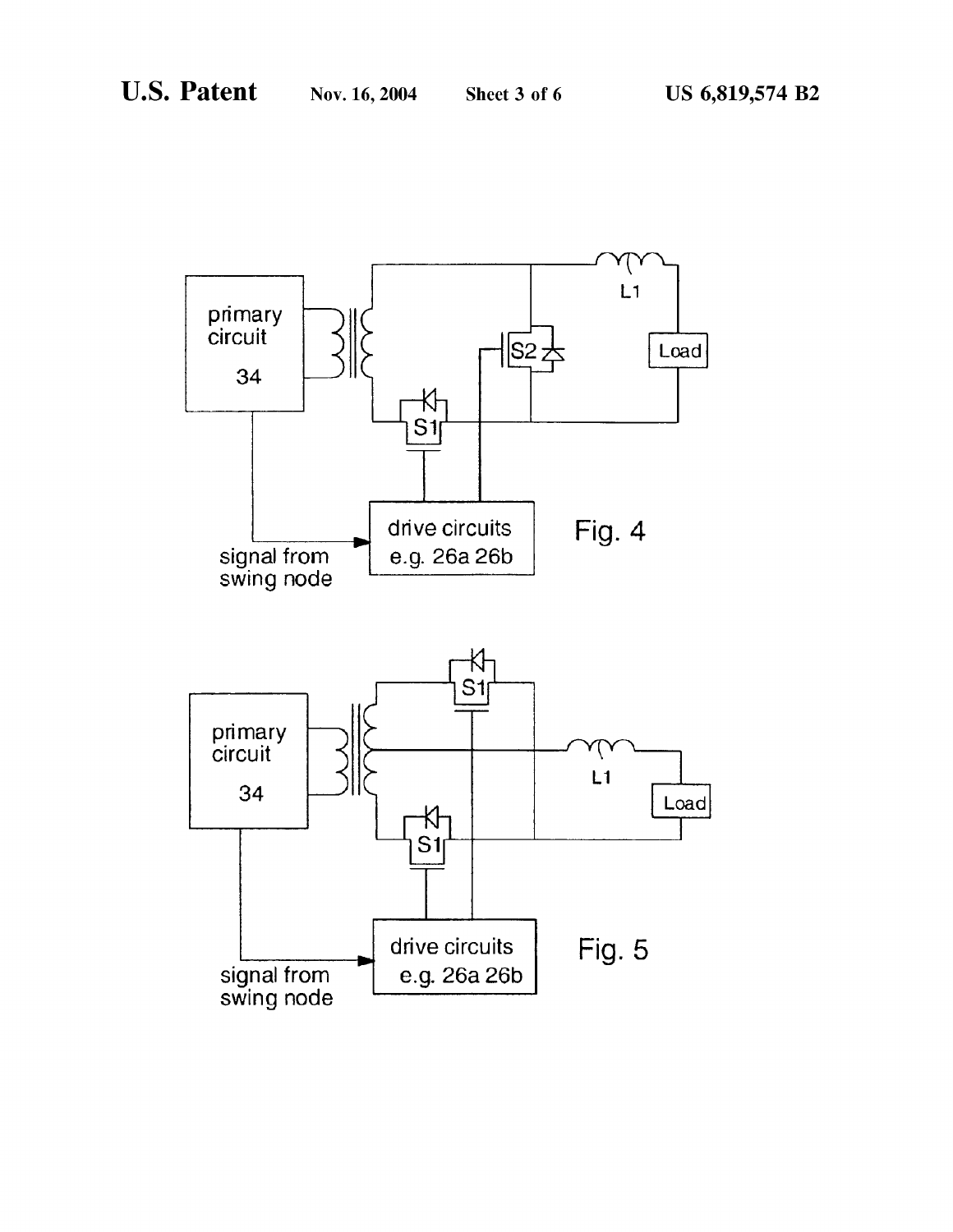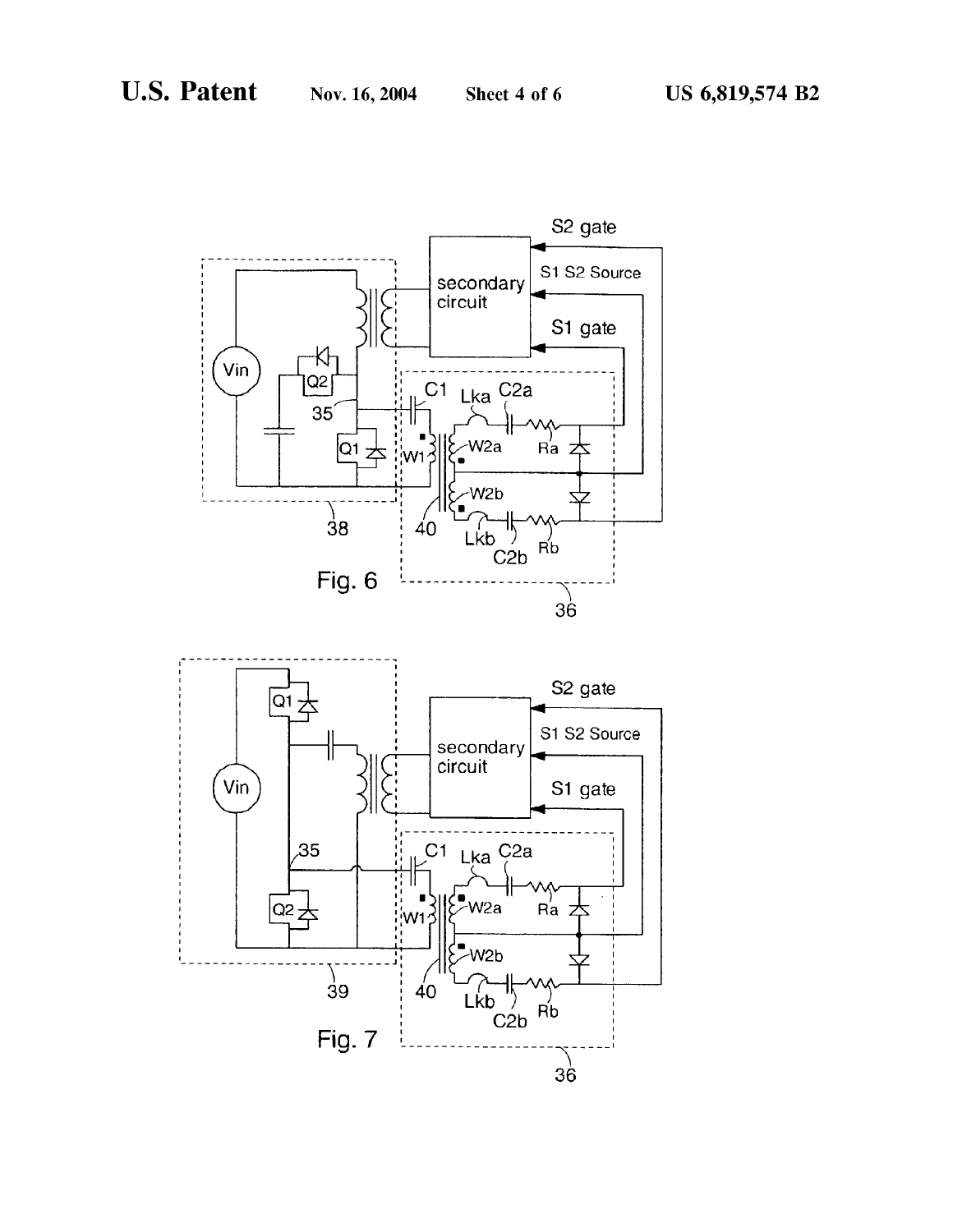

Fig. 10



Fig. 11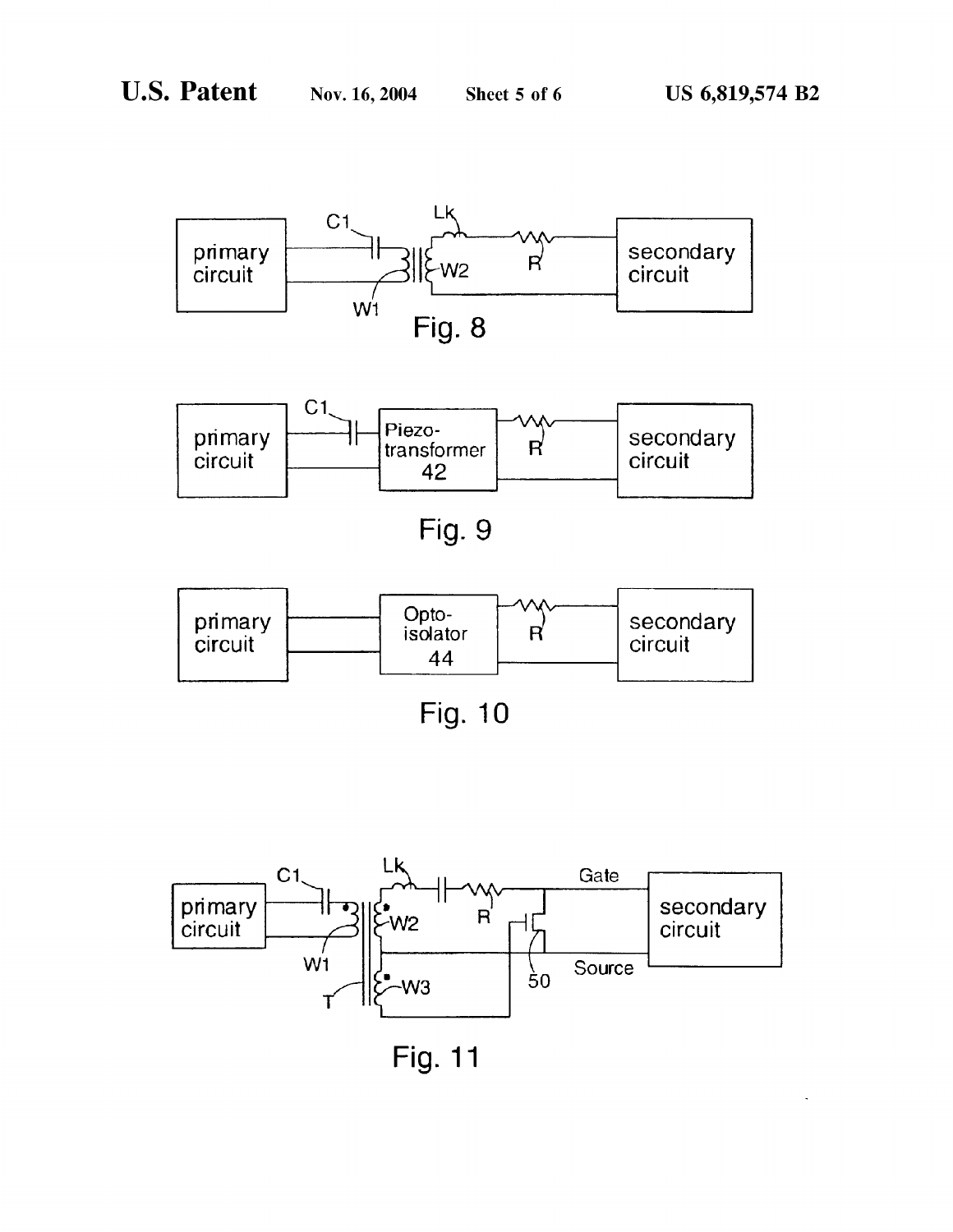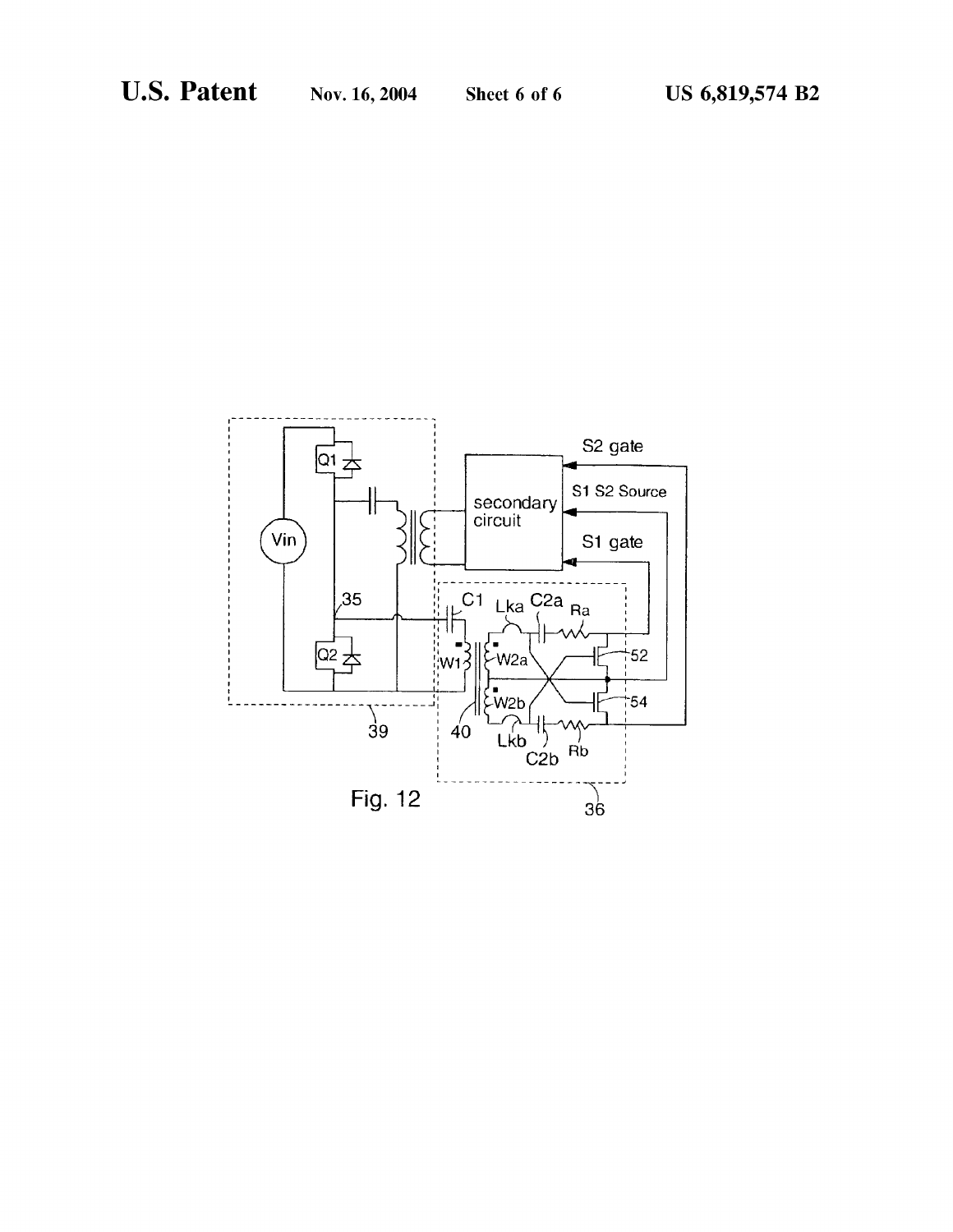$\overline{\phantom{0}}$ 

15

30

65

## SELF-DRIVEN CIRCUIT FOR SYNCHRONOUS RECTIFIER DC/DC **CONVERTER**

#### FIELD OF THE INVENTION

The present invention relates generally to electrical power supplies. More particularly, it relates to switching power converters and a circuit for driving secondary-side switches with energy from the primary side.

## BACKGROUND OF THE INVENTION

Synchronous rectifier DC/DC converters typically have <sup>a</sup> primary circuit and a secondary circuit coupled through a transformer. The secondary circuit has switches that rectify the power coupled through the transformer. Such power converters are commonly used to provide the low-voltage, high-current power required for operating microprocessors and the like from higher voltage power sources.

In recent years, successive generations of microprocessors have required power with decreased voltage, increased current, decreased ripple and increased current slew rate. For example, some microprocessors currently in development will require 100 Amps at 1 volt with less than 25 mV ripple. Additionally, circuitboard space is limited, and the high cost of large capacity filtering components (e.g. capacitors, inductors) must be avoided. In order to meet these requirements, power converters must operate at higher frequencies. However, higher frequency operation results in greatly reduced power efficiency. Specifically, increasing frequency results in higher switching losses (e.g. reverse recovery loss), higher gate driving losses and higher body diode conduction losses. To make high frequency operation possible, and hence provide power converters for future possible, and hence provide power converters for future  $\frac{35}{35}$ 20 25

Several methods for reducing gate drive losses and for self-driving secondary gates are known in the art. For example, secondary switches can be self-driven by a cross coupled secondary circuit design. However, the cross-40 coupled secondary design does not function properly for very low output voltages because there is insufficient voltage to drive the switch gates.

Another known self-driving technique is described by Pedro Alou et al. in "A new self driving scheme for 45 synchronous rectifiers: single winding self-driven synchronous rectification", published in IEEE Transactions On Power Electronics, Vol. 16, No. 6, November 2001. In this technique, secondary side switches are driven by a circuit powered from an additional winding on the main trans- 50 former. A problem with this technique is ringing in the gate drive signal, which tends to turn off the secondary switches at inappropriate times. Also, it requires an additional winding on the transformer, which complicates the transformer design. Further, it tends to result in increased body diode 55 conduction loss.

It would be an advance in the art of electrical power conversion to be able to reduce gate drive losses such that higher frequency operation of power converters is practical. It would be particularly advantageous to reduce gate drive 60 losses using a self-drive scheme that does not produce ringing and unwanted noise in the secondary circuit, and provides reduced body diode conduction loss.

#### **SUMMARY**

The present invention includes a power converter with a primary circuit, a secondary circuit, and a driver for driving switches in the secondary circuit. The driver is connected to, and obtains power from, a swing node in the primary circuit. The driver circuit includes an isolation device (e.g. drive transformer, piezotransformer, optoisolator) so that the primary circuit and secondary circuit are electrically isolated.

The primary circuit can be a full bridge circuit, an active clamp forward circuit, or an asymmetrical half bridge circuit, for example. The secondary circuit can be a halfwave circuit, a center-tapped circuit, or a current-doubler circuit, for example.

The driver circuit can have a damping resistor for preventing voltage oscillations at a gate of the secondary side switch. The damping resistor preferably has a small resistance, for example, less than 5 Ohms, or <sup>1</sup> Ohm. If a drive transformer is used, it preferably has a small leakage inductance, for example, less than 10 or 5 nanohenries.

The driver circuit can control two secondary side switches.

#### DESCRIPTION OF THE FIGURES

FIG. 1 shows a full bridge current doubler power converter according to the present invention.

FIG. 2 shows a switching scheme for operating the power conversion circuit of FIG. 1.

FIG. 3 shows a graph of gate drive power loss for a specific implementation of the present invention and for a conventional gate drive circuit according to the prior art.

FIG. 4 shows a half-wave type secondary circuit that can be used with the driver circuits of the present invention.

FIG. 5 shows a center-tapped type secondary circuit that can be used with the driver circuits of the present invention.

FIG. 6 shows a power converter with an active clamp forward primary circuit in combination with a driver circuit according to the present invention.

FIG. 7 shows a power converter with an asymmetrical half bridge primary circuit in combination with a driver circuit according to the present invention.

FIGS. 8—11 show alternative drive circuits according to the present invention.

FIG. 12 shows an alternative driver circuit that has two driver switches for driving the secondary switches.

#### DETAILED DESCRIPTION OF THE INVENTION

The present invention provides a circuit for self driving secondary switches in a synchronous rectifier power converter. In the present invention, power for driving the secondary-side switch gates is derived from swing nodes in the primary side circuit. Swing nodes are defined as points in the primary side circuit that oscillate widely in voltage. Typically, the swing nodes are points in the primary side circuit where two switches are connected. Power from the swing nodes is coupled through a drive transformer (or other isolation device such as a piezotransformer or optoisolator) to the secondary side switch gates. Capacitors, diodes and resistors can be connected to the drive transformer to condition the gate drive energy (e.g. prevent ringing and oscillations and provide negative voltage clamping). The present invention can be used in combination with many kinds of primary circuits and secondary circuits, in any combination. For example, the present invention can be used with full bridge, active clamp forward, and asymmetric half-bridge type primary circuits, and can be used with half-wave, center-tapped, and current-doubler type second-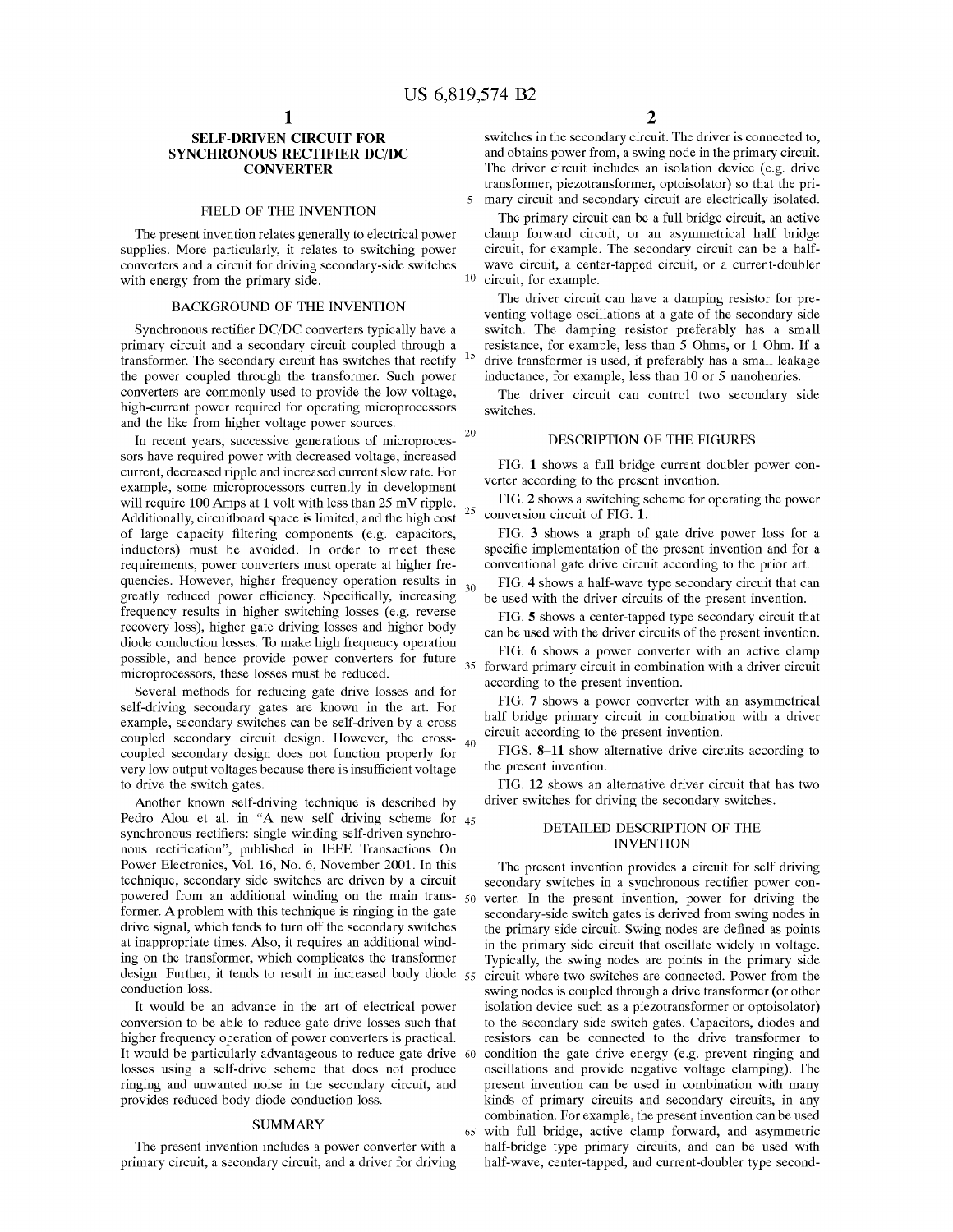15

30

ary circuits. The present invention can reduce gate drive losses by about 50% during high frequency operation (e.g. above 500 kHz) compared to prior art self-drivers for secondary circuits. Also, the present invention provides clean gate drive signals, without problematic noise or oscillations.

FIG. 1 shows a power converter according to one embodiment of the present invention. The power converter has a full bridge circuit 20 (comprising Q1—Q4) and a current doubler circuit 22 (comprising Sl, S2, L1, and L2) coupled with a transformer 24, as known in the art. A power source Vin provides power to the full bridge circuit 20. Driver circuits 26a 26b are connected to the full bridge circuit 20 and to the current doubler circuit 22. In the present invention, control gates 25a 25b of switches SI and S2 are controlled by the driver circuits 26*a* 26*b*, respectively. Switches Q1–Q4 are controlled by another driver circuit which is not shown, but is well known in the art. The full bridge circuit 20 is <sup>a</sup> specific kind of primary circuit that can be used in the invention; the current doubler circuit is a specific kind of secondary circuit that can be used in the invention. The full bridge primary circuit 20 of FIG. 1 has two legs, but the present invention can also be used with full bridge circuits having 3, 4 or any number of legs. 20

Driver circuits 26*a* 26*b* are powered by connection to  $_{25}$ swing nodes  $28a 28b$  of the full bridge circuit 20. Driver circuit 26a is connected across switch Q2 and driver circuit 26*b* is connected across switch Q4. Driver circuits 26*a* 26*b* are also connected to ground 30 of the full bridge circuit 20. Each driver circuit has a drive transformer Ta Tb, and each drive transformer has a primary winding  $W1a W1b$ , and a secondary winding W2a W2b. A primary capacitor C1a C1b is connected in series with each primary winding  $W1a W1b$ . Each drive transformer Ta Tb has associated leakage inductance Lka Lkb. The drive transformers Ta Tb provide electrical isolation between the full bridge circuit 20 and current doubler circuit 22. Each drive circuit also has a secondary capacitor  $C2a C2b$ , a damping resistor Ra Rb, and <sup>a</sup> clamping diode Da Db connected as shown. The driver circuits 26a 26b of the present invention control the secondary switches Sl S2 in response to operation of the full bridge switches Q1—Q4.  $40<sup>1</sup>$ 

Swing nodes 28*a* 28*b* are defined in the invention as points in a primary circuit that oscillate in voltage according to a pattern that is the same as a switching pattern of  $_{45}$ switches in a secondary circuit, and as points in the primary circuit where two primary power switches are directly connected.

FIG. 2 shows a complimentary control switching scheme for operating the power converter of FIG. 1. Horizontal lines  $_{50}$ indicate when switches Q1—Q4 and 81—82 are ON. Vp is the voltage across primary winding of transformer 24. Ip is the current through primary winding of transformer 24. V28a is the voltage at swing node  $28a$ ; V28b is the voltage at swing node 28b. From FIG. 2 it is apparent that switches S1 and S2  $_{55}$ are ON when switches Q2 and Q4 are OFF, respectively. This is because rising voltage 32 at the swing nodes  $28a 28b$ increases voltage at gates 25a 25b, respectively, and thereby turns ON switches SI and S2, respectively.

Drive transformers Ta Tb can have a 1:1 turns ratio or any  $60$ other turns ratio that provides a desired voltage level for driving gates 25a 25b. For example, if the power source Vin provides relatively high voltage, then the drive transformers Ta Tb can have a turns ratio of less than <sup>1</sup> so that gates of S1 and S2 receive reduced voltage. 65

It is noted that the polarity of the drive transformers Ta Tb may be dependent on the control scheme. For example, the polarity of the drive transformers Ta Tb in FIG. 1 is appropriate for use with the complementary control scheme illustrated in FIG. 2 other control schemes may require drive transformers with different polarity.

Primary capacitors C1a C1b prevent saturation of the cores of the drive transformers Ta Tb (i.e. by providing voltage-second balance) and are necessary in the invention when drive transformers Ta Tb are used. The capacitance of capacitors C1 $a$  C1 $b$  partially depends on the power requirements of gates 25a 25b.

Clamping diodes Da Db prevent voltage reversals (i.e. negative voltages) from being applied to the gates 25a 25b. They are optional, but preferred in the present invention.

In operation, LC oscillations are produced between the leakage inductances Lka Lkb, secondary capacitors C2a C2b and the capacitance of the gates  $25a$  25b. Damping resistors Ra Rb are provided to dampen these LC oscillations. Specifically, damping resistors Ra Rb should have resistance values high enough so that switches S1 S2 are not repeatedly switched by the LC oscillations. That is, resistance values of Ra and Rb should be high enough so that switches SI and S2 change state exactly once per transition.

35 produce voltages that cause switching of the secondary The amplitude of the LC oscillations is roughly proportional to the value of the leakage inductances Lka Lkb and capacitances of the gates  $25a 25b$ . Therefore, it is best to use drive transformers Ta Tb with leakage inductances that are as small as possible, and use switches with small gate capacitances. Low leakage inductance and small gate capacitance allows for smaller values of resistance for damping resistors Ra Rb. Low damping resistance has the great advantage of increasing the power efficiency of the driver circuits 26s 26b. It is noted that the damping resistor Ra Rb can be eliminated if the LC oscillations do not switches Sl S2 (i.e. if the voltage troughs during LC oscillation do not go below the switching threshold of switches S1 S2).

FIG. 3 illustrates power loss of the driver circuits 26a 26b versus resistance of damping resistors Ra Rb for <sup>a</sup> specific case with  $Lk=4$  nanoHenries (nH), S1, S2 gate capacitance of 8 nanoFarads (nF) and operation at <sup>1</sup> MHZ. Also shown is the loss for a conventional gate driver circuit having a gate resistor in series with a switch gate. In the present invention, power loss is decreased, and efficiency increased, by reducing the resistance of the damping resistors as much as possible, while retaining enough damping resistance to inhibit LC oscillations. In the present invention, dissipated power is approximately proportional to the inverse of damping resistance. The power loss reduction in the present invention is a result of the fact that the drive transformers Ta Tb provide essentially a current source instead of a voltage source (as in the conventional art) to the gates  $25a 25b$ . The present driver is a current source because the gate capacitances of SI and S2 behave as snubber capacitors, as seen from the primary side through the drive transformers Ta Tb. By comparison, conventional gate drives provide <sup>a</sup> voltage source to drive the switch gates. As <sup>a</sup> result, changing resistance in series with the gate does not affect the amount of dissipated power in the conventional gate driver.

Hence, by selecting drive transformers Ta Tb with low leakage inductances (e.g. below 5 or 10 nH), and minimizing gate capacitance (e.g. below 5 or 10 nF), low damping resistances can be used, and efficiency can be greatly increased over the gate driver circuits of the prior art. Another advantage of having small leakage inductances Lka Lkb and small gate capacitances (of secondary side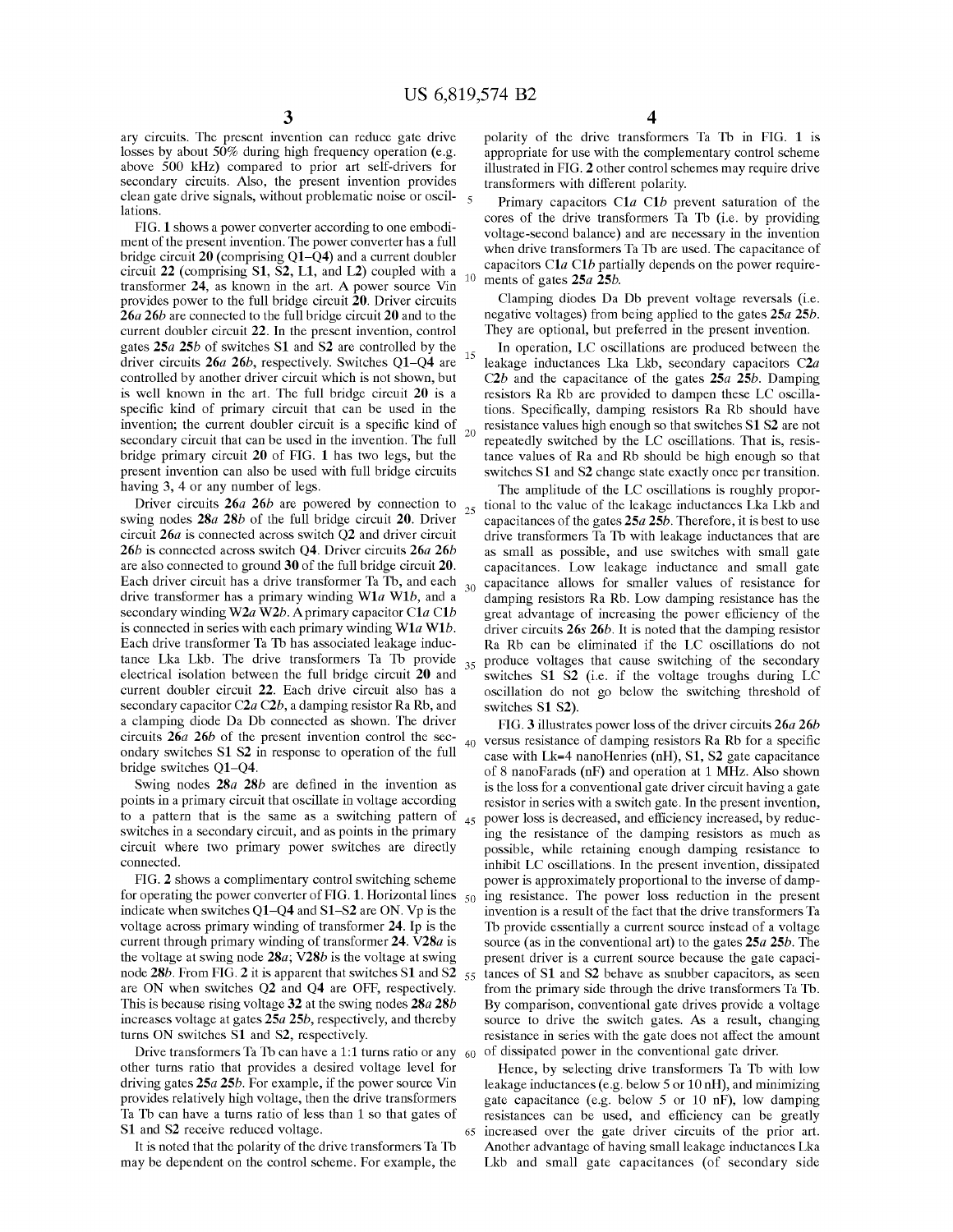15

25

40

 $35$ 

45

55

switches) is that it tends to reduce the dead time (i.e. time lag). A short dead time tends to reduce power loss (e.g. reduced body diode conduction) in the present power converter.

As a specific example, if the leakage inductance Lk is  $5$ about 3—10 nH, and the gate capacitance of secondary switches  $S1 S2$  is about 8 nF, then the damping resistor R can be about 0.5—1 Ohm.

The present invention can be used with many different kinds of secondary circuits. For example, FIG. 4 shows a half-wave secondary circuit that can be used with the driver circuits of the present invention. The switches Sl S2 are connected to drive circuits 26a 26b. Aprimary circuit 34 can be a full bridge circuit 20 or other kind of primary circuit. FIG. 5 shows a center-tapped secondary circuit which can be used with the driver circuits of the present invention. The half-wave and center-tapped secondary circuits of FIGS. 4 and 5 can be used with the driver circuits 26a 26b illustrated in FIG. 1, or any other driver circuits disclosed herein.

The driver circuits of the present invention can also be used with many different kinds of primary circuits. FIG. 6, for example shows a driver circuit 36 according to the present invention combined with an active clamp forward primary circuit 38. Driver circuit 36 is connected to swing node 35 through primary capacitor C1. In this embodiment, the drive transformer <sup>40</sup> has <sup>a</sup> single primary winding W1 coupled to two secondary windings W2a W2b. Drive circuit 36 provides gate drive signals for both SI and S2. The gate drive signals for SI and S2 have opposite polarities, as evidenced by the polarity markings (small squares) adjacent to the drive transformer 40 windings. The secondary circuit can be the current doubler of FIG. 1, the half-wave of FIG. 4, or the center-tapped of FIG. 5. The operation principle of the circuit of FIG. 6 is the same as for FIG. 1. 20

FIG. 7 shows an asymmetrical half bridge primary circuit 39 in combination with the driver circuit 36 of the present invention. Driver circuit 36 is connected to swing node 35 through primary capacitor C1. In FIG. 7, the polarity of the windings of the transformer 40 are reversed compared to the circuit of FIG. 6.

In view of the foregoing, there are at least 9 possible combinations of primary circuits (full bridge, active clamp forward, and asymmetric half bridge) and secondary circuits (half wave, center tapped, and current doubler) contemplated in the invention.

The driver circuit according to the present invention can be modified in many ways. FIG. 8, for example, shows <sup>a</sup> driver circuit according to the present invention that does not have a clamping diode or a secondary capacitor. The driver circuit of FIG. 8 has only a damping resistor R in series with  $_{50}$  comprising: the secondary winding W2. In fact, the damping resistor R can be eliminated if the secondary winding W2 or other circuit components in series provide enough resistance. However, primary capacitor C1 is necessary in the invention.

FIG. 9 illustrates another embodiment of the invention where the drive transformer is replaced with a piezotransformer 42. The piezo-transformer 42 is an isolation device that provides isolation in the same manner as the drive transformer. It is noted that the primary capacitor C1  $_{60}$ is needed if the piezotransformer is used.

FIG. 10 illustrates another embodiment of the invention where the drive transformer is replaced with an opto-isolator 44. The opto-isolator 44 is an isolation device that provides isolation in the same manner as the drive transformer. It is 65 noted that the primary capacitor C1 is not needed if the optoisolator is used.

FIG. 11 illustrates an alternative embodiment having a driver switch 50 (e.g. MOSFET) connected across the driver circuit. The driver switch 50 is controlled by a trigger winding W3 of the drive transformer T. Driver switch 50 is connected across the Gate and Source connections of switches in the secondary circuit, as illustrated. The embodiment of FIG. 11 provides a fast transient response compared to driver circuits without a driver switch 50 and trigger winding W3. This tends to reduce dead time duration, and hence, body diode conduction losses.

FIG. 12 shows yet another embodiment where the driver circuit 36 has two driver switches 52 54 connected in a cross-coupled fashion for driving the secondary switches. The driver switches can be MOSFETs or other field-effect transistors. Secondary switch Sl turns ON when driver switch S2 turns OFF; Secondary switch S2 turns ON when driver switch 54 turns OFF. Also, secondary switches SI and S2 are turned OFF faster due to the drive switches, which discharge gate capacitances of SI and S2 very rapidly. Fast turnoff of SI and S2 provides shorter deadtime, and hence reduced power loss. It is noted that the driver circuit of FIG. 12 can also be used with the active clamp forward circuit of FIG. 6, and any of the secondary circuits disclosed herein. The driver circuit of FIG. 12 cannot be used with the full bridge primary circuit of FIG. 1.

The driver circuits of FIGS. 8—11 can be used with any of the primary and secondary circuits disclosed herein.

Finally, it is noted that the present invention can be used with soft switching or hard switching. Zero-voltage switching (ZVS) control of the primary circuit is preferred because it provides reduced power loss, as known in the art. Particularly, complementary control (a kind of ZVS) can be used with any of the primary circuits disclosed herein. Other kinds of ZVS that can be used in combination with the invention include phase shift control and active clamp control.

It is noted that the secondary circuits can have more than two switches. For example, the secondary circuits can include several rectifying circuits connected in parallel and operated synchronously.

It will be clear to one skilled in the art that the above embodiment may be altered in many ways without departing from the scope of the invention. Accordingly, the scope of the invention should be determined by the following claims and their legal equivalents.

What is claimed is:

1. A power converter having <sup>a</sup> primary circuit and <sup>a</sup> secondary circuit coupled through a power transformer,

a) a swing node in the primary circuit;

- b) a driver circuit connected to the swing node, wherein the driver circuit includes at least one drive transformer providing isolation between the primary circuit and secondary circuit, wherein the at least one drive transformer is separate from the power transformer; and
- c) at least two rectifying secondary switches in the secondary circuit controlled by the driver circuit, wherein the at least one drive transformer has one secondary winding for driving each secondary switch.

2. The power converter of claim 1 wherein the primary circuit is selected from the group consisting of a full bridge circuit, an active clamp forward circuit, and an asymmetrical half bridge circuit.

3. The power converter of claim 1 wherein the secondary circuit is selected from the group consisting of a half-wave circuit, a center-tapped circuit, and a current-doubler circuit.